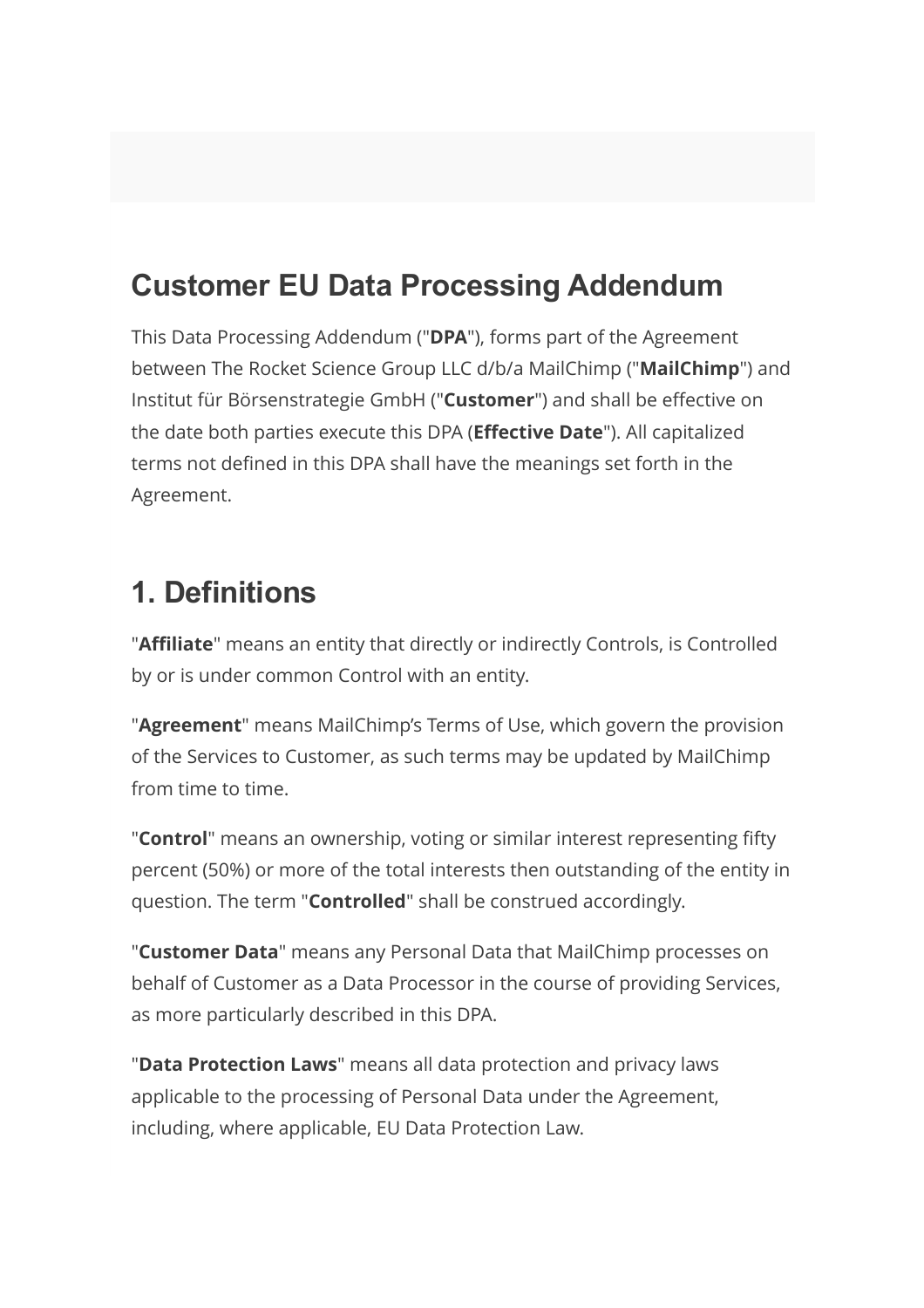"Data Controller" means an entity that determines the purposes and means of the processing of Personal Data.

"Data Processor" means an entity that processes Personal Data on behalf of a Data Controller.

"**EU Data Protection Law**" means (i) prior to 25 May 2018, Directive 95/46/EC of the European Parliament and of the Council on the protection of individuals with regard to the processing of Personal Data and on the free movement of such data ("**Directive**") and on and after 25 May 2018, Regulation 2016/679 of the European Parliament and of the Council on the protection of natural persons with regard to the processing of Personal Data and on the free movement of such data (General Data Protection Regulation) ("GDPR"); and (ii) Directive 2002/58/EC concerning the processing of Personal Data and the protection of privacy in the electronic communications sector and applicable national implementations of it (as may be amended, superseded or replaced).

"EEA" means, for the purposes of this DPA, the European Economic Area, United Kingdom and Switzerland.

"**Group**" means any and all Affiliates that are part of an entity's corporate group.

"Personal Data" means any information relating to an identified or identifiable natural person.

"Privacy Shield" means the EU-U.S. Privacy Shield and Swiss-U.S. Privacy Shield Framework self-certification program operated by the U.S. Department of Commerce and approved by the European Commission pursuant to Decision C(2016)4176 of 12 July 2016 and by the Swiss Federal Council on January 11, 2017 respectively.

"Privacy Shield Principles" means the Privacy Shield Principles (as supplemented by the Supplemental Principles) contained in Annex II to the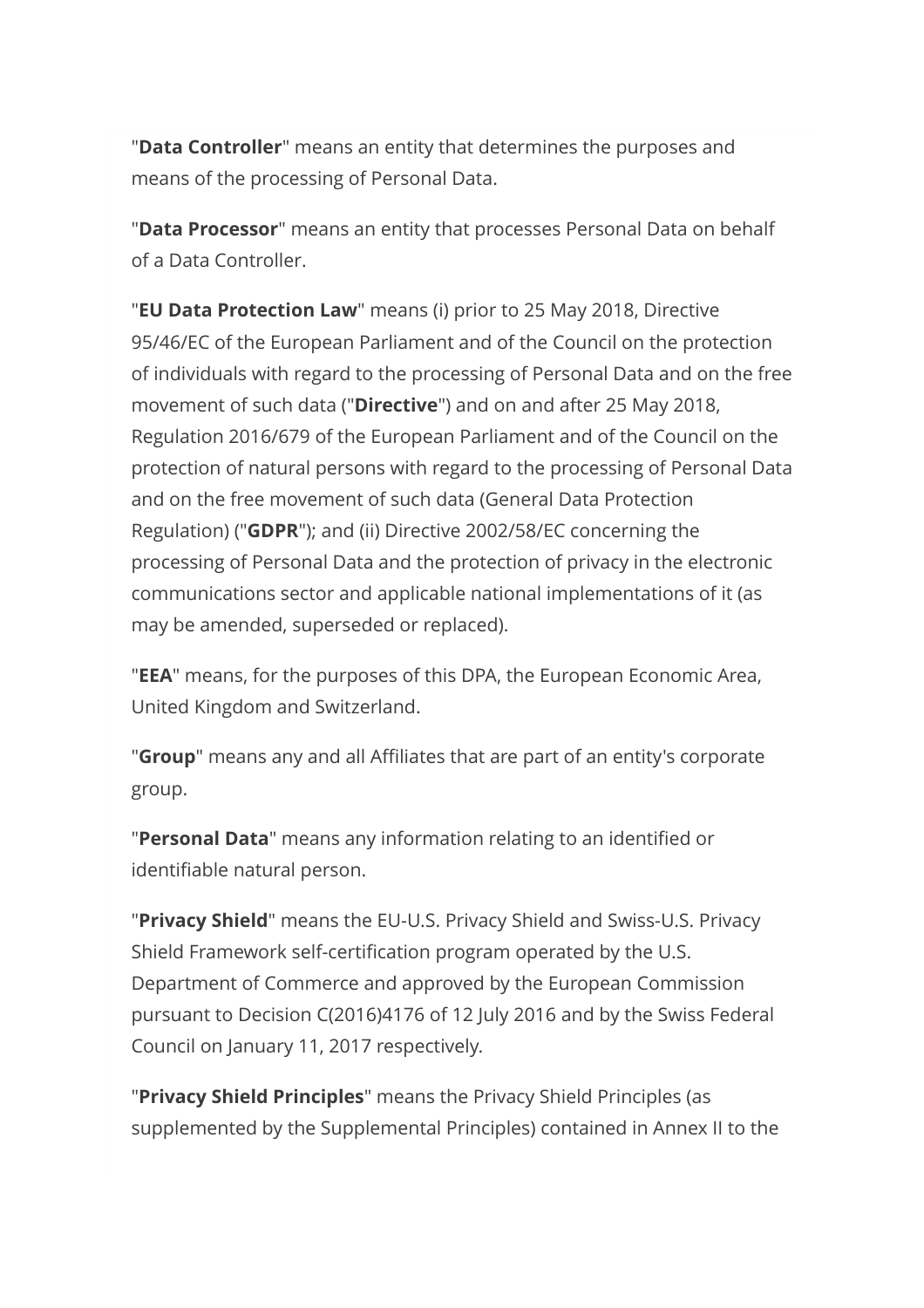European Commission Decision C(2016)4176 of 12 July 2016 (as may be amended, superseded or replaced).

"Processing" has the meaning given to it in the GDPR and "process", "**processes**" and "**processed**" shall be interpreted accordingly.

"Security Incident" means any unauthorized or unlawful breach of security that leads to the accidental or unlawful destruction, loss, alteration, unauthorized disclosure of or access to Customer Data.

"Services" means any product or service provided by MailChimp to Customer pursuant to the Agreement.

"Sub-processor" means any Data Processor engaged by MailChimp or its Affiliates to assist in fulfilling its obligations with respect to providing the Services pursuant to the Agreement or this DPA. Sub-processors may include third parties or members of the MailChimp Group.

#### 2. Relationship with the Agreement

2.1 The parties agree that DPA shall replace any existing DPA the parties may have previously entered into in connection with the Services.

2.2 Except for the changes made by this DPA, the Agreement remains unchanged and in full force and effect. If there is any conflict between this DPA and the Agreement, this DPA shall prevail to the extent of that conflict.

2.3 Any claims brought under or in connection with this DPA shall be subject to the terms and conditions, including but not limited to, the exclusions and limitations set forth in the Agreement.

2.4 Any claims against MailChimp or its Affiliates under this DPA shall be brought solely against the entity that is a party to the Agreement. In no event shall any party limit its liability with respect to any individual's data protection rights under this DPA or otherwise. Customer further agrees that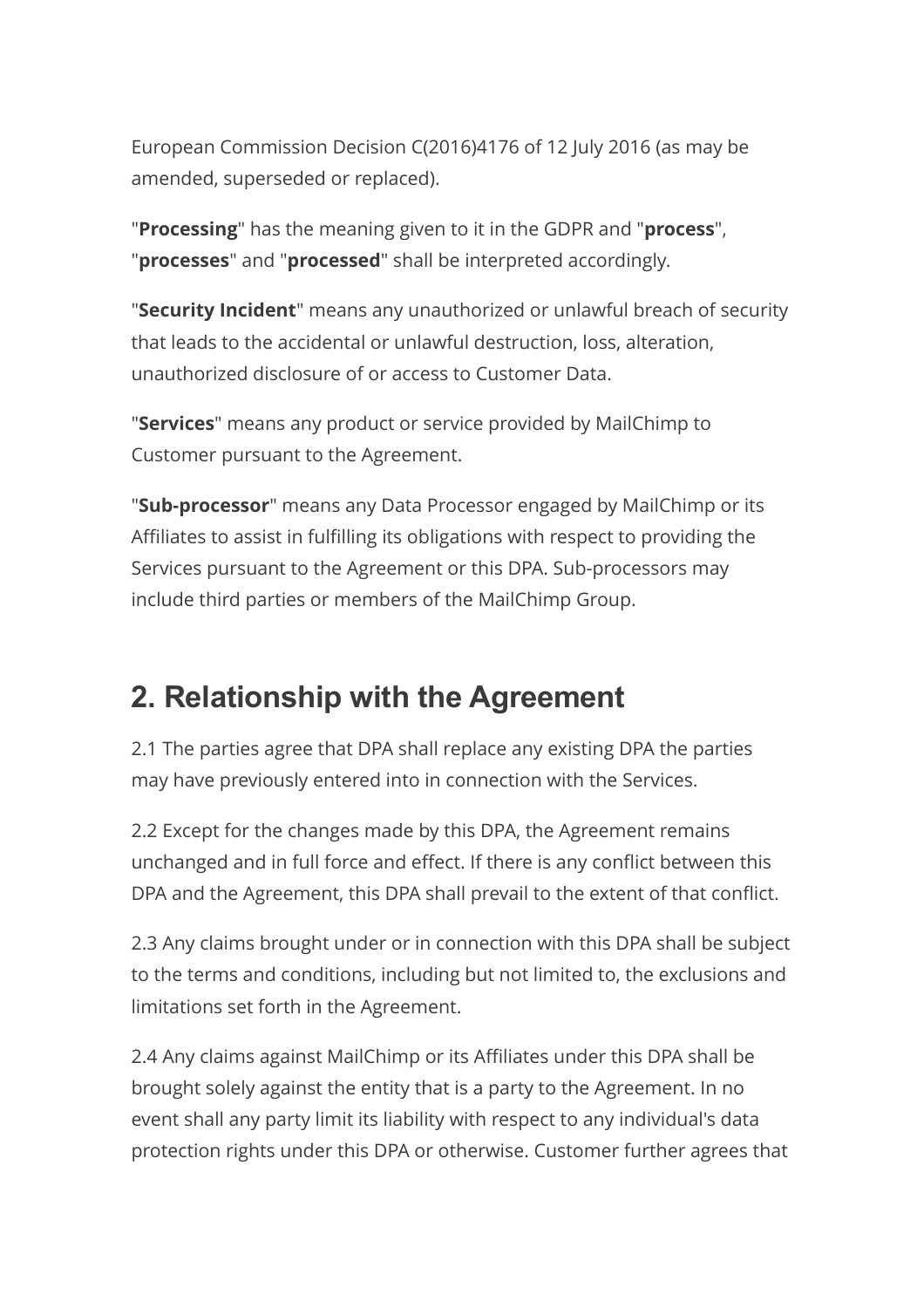any regulatory penalties incurred by MailChimp in relation to the Customer Data that arise as a result of, or in connection with, Customer's failure to comply with its obligations under this DPA or any applicable Data Protection Laws shall count toward and reduce MailChimp's liability under the Agreement as if it were liability to the Customer under the Agreement.

2.5 No one other than a party to this DPA, its successors and permitted assignees shall have any right to enforce any of its terms.

2.6 This DPA shall be governed by and construed in accordance with governing law and jurisdiction provisions in the Agreement, unless required otherwise by applicable Data Protection Laws.

## 3. Scope and Applicability of this DPA

3.1 This DPA applies where and only to the extent that MailChimp processes Customer Data that originates from the EEA and/or that is otherwise subject to EU Data Protection Law on behalf of Customer as Data Processor in the course of providing Services pursuant to the Agreement.

3.2 Part A (being Section 4 – 8 (inclusive) of this DPA, as well as Annexes A and B of this DPA) shall apply to the processing of Customer Data within the scope of this DPA from the Effective Date.

3.3 Part B (being Sections 9-12 (inclusive) of this DPA) shall apply to the processing of Customer Data within the scope of the DPA from and including 25th May 2018. For the avoidance of doubt, Part B shall apply in addition to, and not in substitution for, the terms in Part A.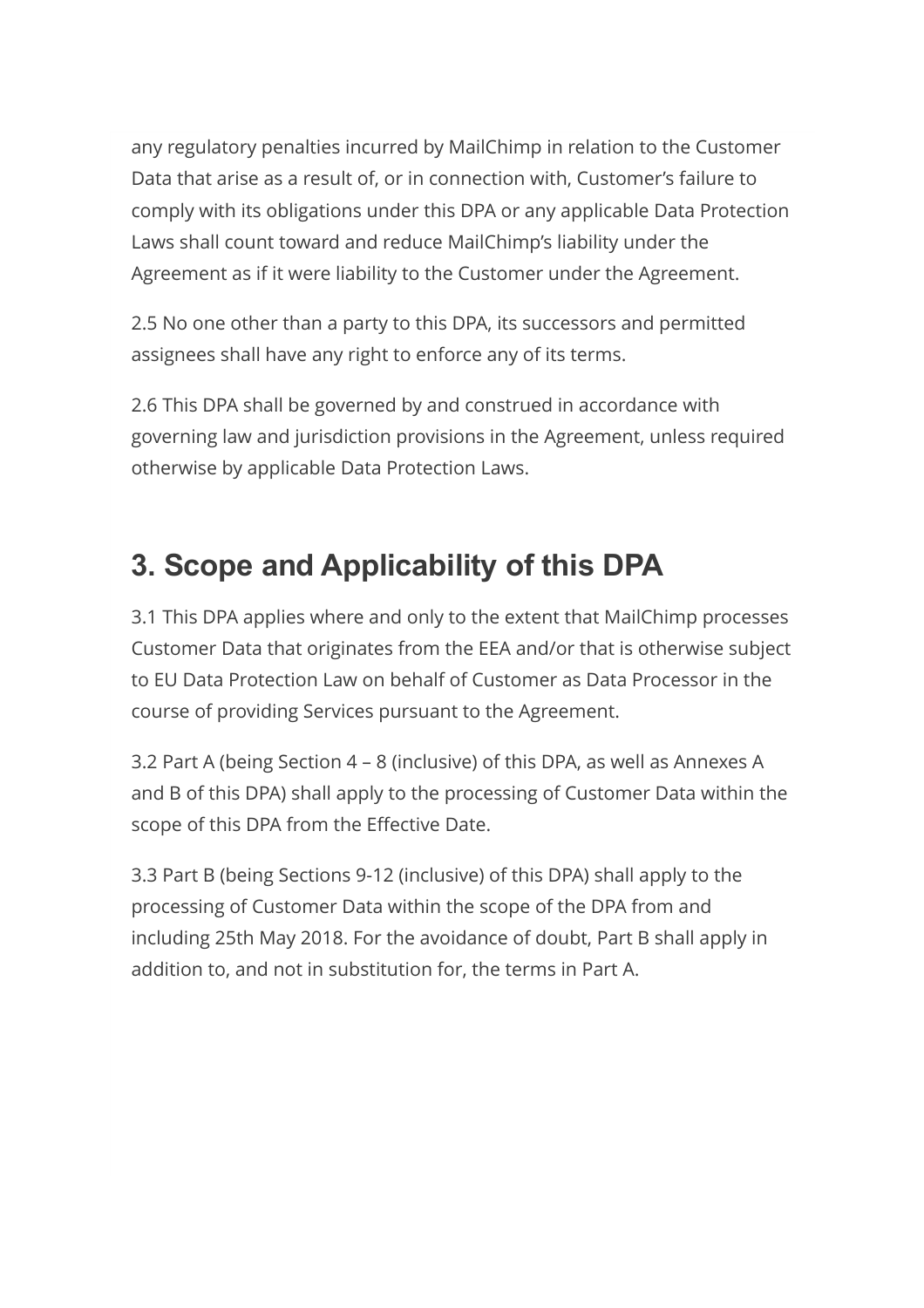# Part A: General Data **Protection Obligations**

## 4. Roles and Scope of Processing

4.1 Role of the Parties. As between MailChimp and Customer, Customer is the Data Controller of Customer Data, and MailChimp shall process Customer Data only as a Data Processor acting on behalf of Customer.

4.2. Customer Processing of Customer Data. Customer agrees that (i) it shall comply with its obligations as a Data Controller under Data Protection Laws in respect of its processing of Customer Data and any processing instructions it issues to MailChimp; and (ii) it has provided notice and obtained (or shall obtain) all consents and rights necessary under Data Protection Laws for MailChimp to process Customer Data and provide the Services pursuant to the Agreement and this DPA.

4.3 MailChimp Processing of Customer Data. MailChimp shall process Customer Data only for the purposes described in this DPA and only in accordance with Customer's documented lawful instructions. The parties agree that this DPA and the Agreement set out the Customer's complete and final instructions to MailChimp in relation to the processing of Customer Data and processing outside the scope of these instructions (if any) shall require prior written agreement between Customer and MailChimp.

#### 4.4 Details of Data Processing

(a) Subject matter: The subject matter of the data processing under this DPA is the Customer Data.

(b) Duration: As between MailChimp and Customer, the duration of the data processing under this DPA is until the termination of the Agreement in accordance with its terms.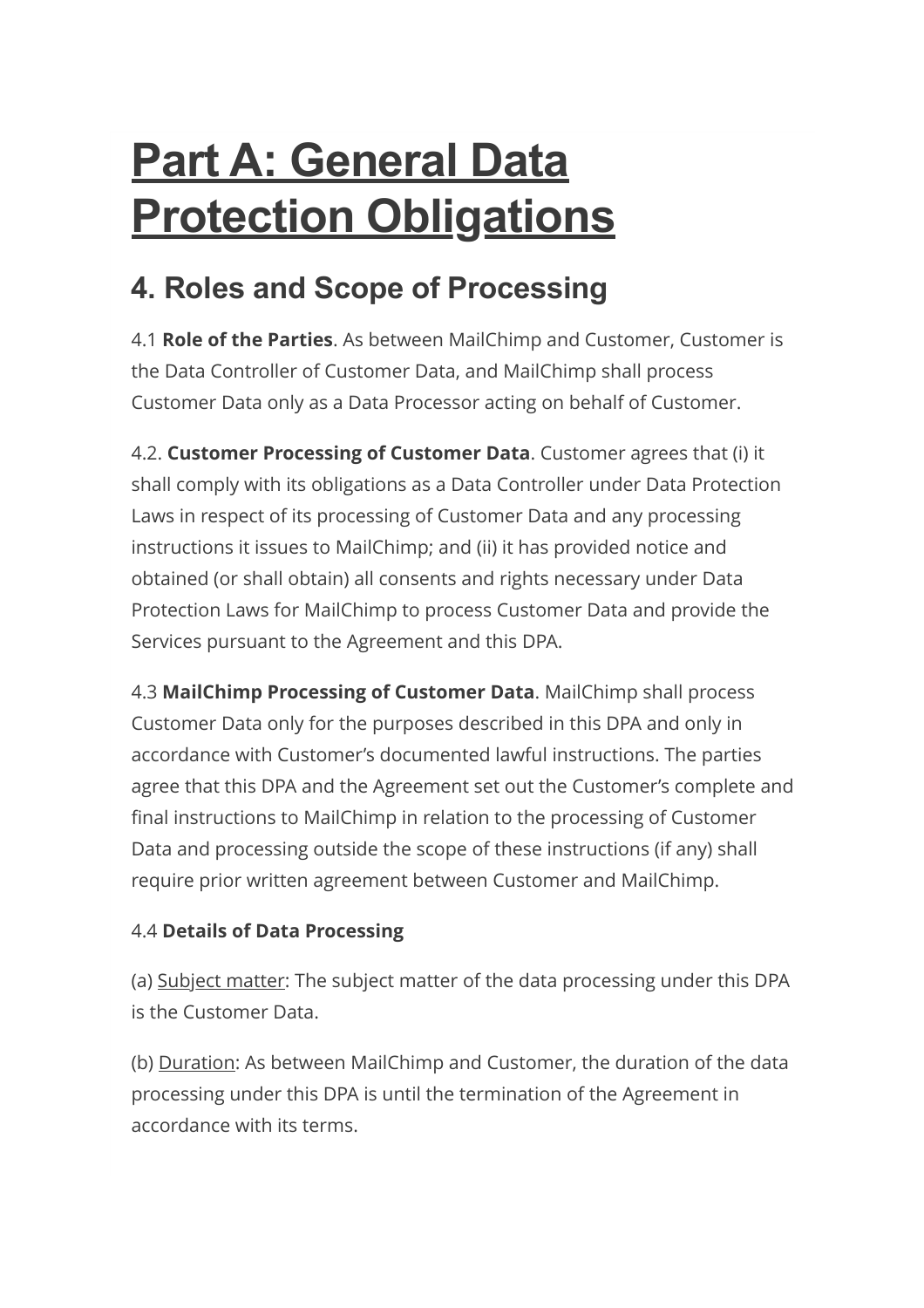(c) Purpose: The purpose of the data processing under this DPA is the provision of the Services to the Customer and the performance of MailChimp's obligations under the Agreement (including this DPA) or as otherwise agreed by the parties.

(d) Nature of the processing: MailChimp provides an email service, automation and marketing platform and other related services, as described in the Agreement.

(e) Categories of data subjects: Any individual accessing and/or using the Services through the Customer's account ("Users"); and any individual: (i) whose email address is included in the Customer's Distribution List; (ii) whose information is stored on or collected via the Services, or (iii) to whom Users send emails or otherwise engage or communicate with via the Services (collectively, "Subscribers").

#### (f) Types of Customer Data:

(i) Customer and Users: identification and contact data (name, address, title, contact details, username); financial information (credit card details, account details, payment information); employment details (employer, job title, geographic location, area of responsibility);

(ii) Subscribers: identification and contact data (name, date of birth, gender, general, occupation or other demographic information, address, title, contact details, including email address), personal interests or preferences (including purchase history, marketing preferences and publically available social media profile information); IT information (IP addresses, usage data, cookies data, online navigation data, location data, browser data); financial information (credit card details, account details, payment information).

4.5 Notwithstanding anything to the contrary in the Agreement (including this DPA), Customer acknowledges that MailChimp shall have a right to use and disclose data relating to the operation, support and/or use of the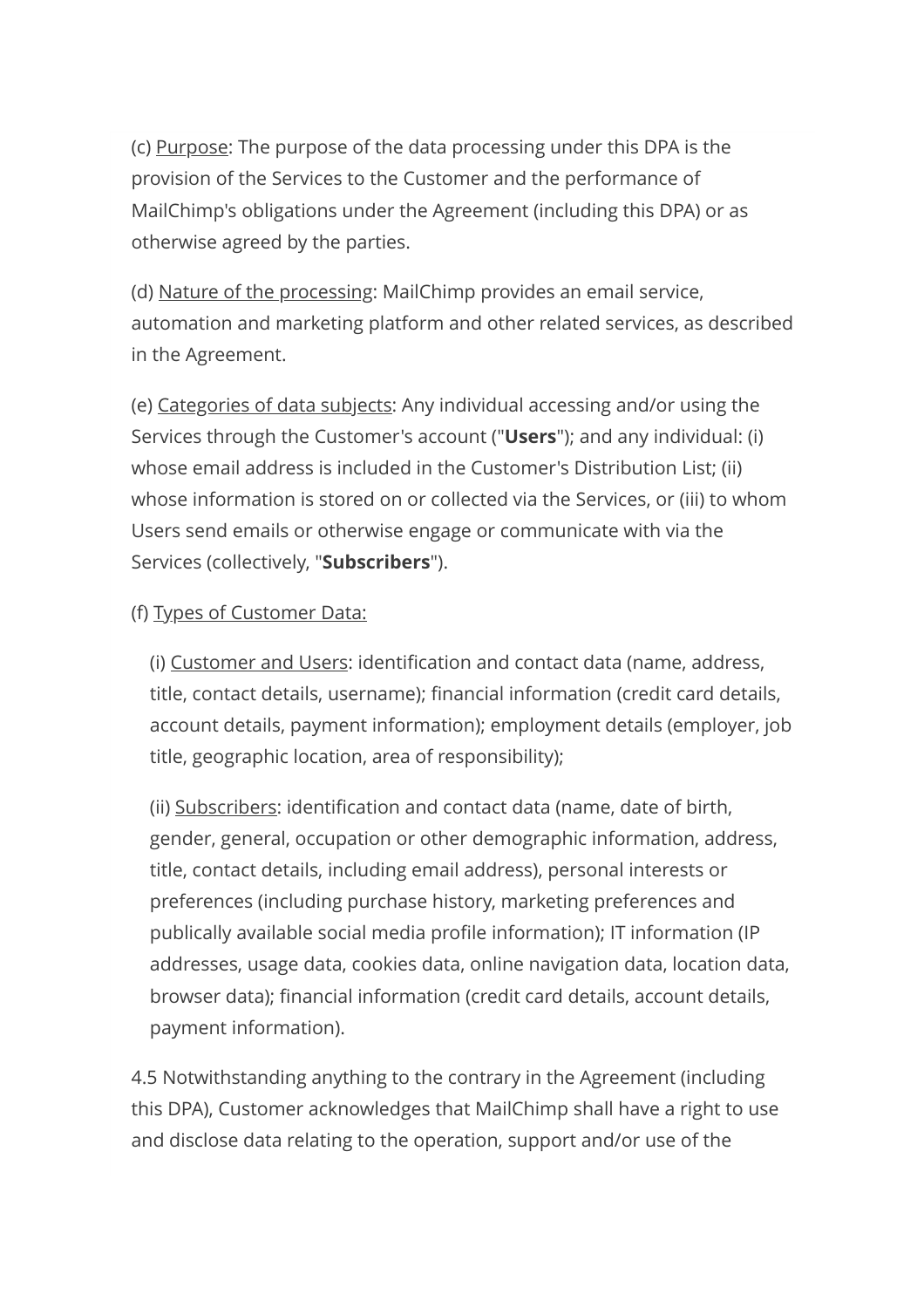Services for its legitimate business purposes, such as billing, account management, technical support, product development and sales and marketing. To the extent any such data is considered Personal Data under Data Protection Laws, MailChimp is the Data Controller of such data and accordingly shall process such data in accordance with the MailChimp [Privacy Policy \(https://mailchimp.com/legal/privacy/\) and Data Protecti](https://mailchimp.com/legal/privacy/)on Laws.

4.6 Tracking Technologies. Customer acknowledges that in connection with the performance of the Services, MailChimp employs the use of cookies, unique identifiers, web beacons and similar tracking technologies ("Tracking Technologies"). Customer shall maintain appropriate notice, consent, opt-in and opt-out mechanisms as are required by Data Protection Laws to enable MailChimp to deploy Tracking Technologies lawfully on, and collect data from, the devices of Subscribers (defined below) in accordance [with and as described in the MailChimp Cookie Statement](https://mailchimp.com/legal/cookies/) (https://mailchimp.com/legal/cookies/).

#### 5. Subprocessing

5.1 **Authorized Sub-processors**. Customer agrees that MailChimp may engage Sub-processors to process Customer Data on Customer's behalf. The Sub-processors currently engaged by MailChimp and authorized by Customer are listed in Annex A.

5.2 Sub-processor Obligations. MailChimp shall: (i) enter into a written agreement with the Sub-processor imposing data protection terms that require the Sub-processor to protect the Customer Data to the standard required by Data Protection Laws; and (ii) remain responsible for its compliance with the obligations of this DPA and for any acts or omissions of the Sub-processor that cause MailChimp to breach any of its obligations under this DPA.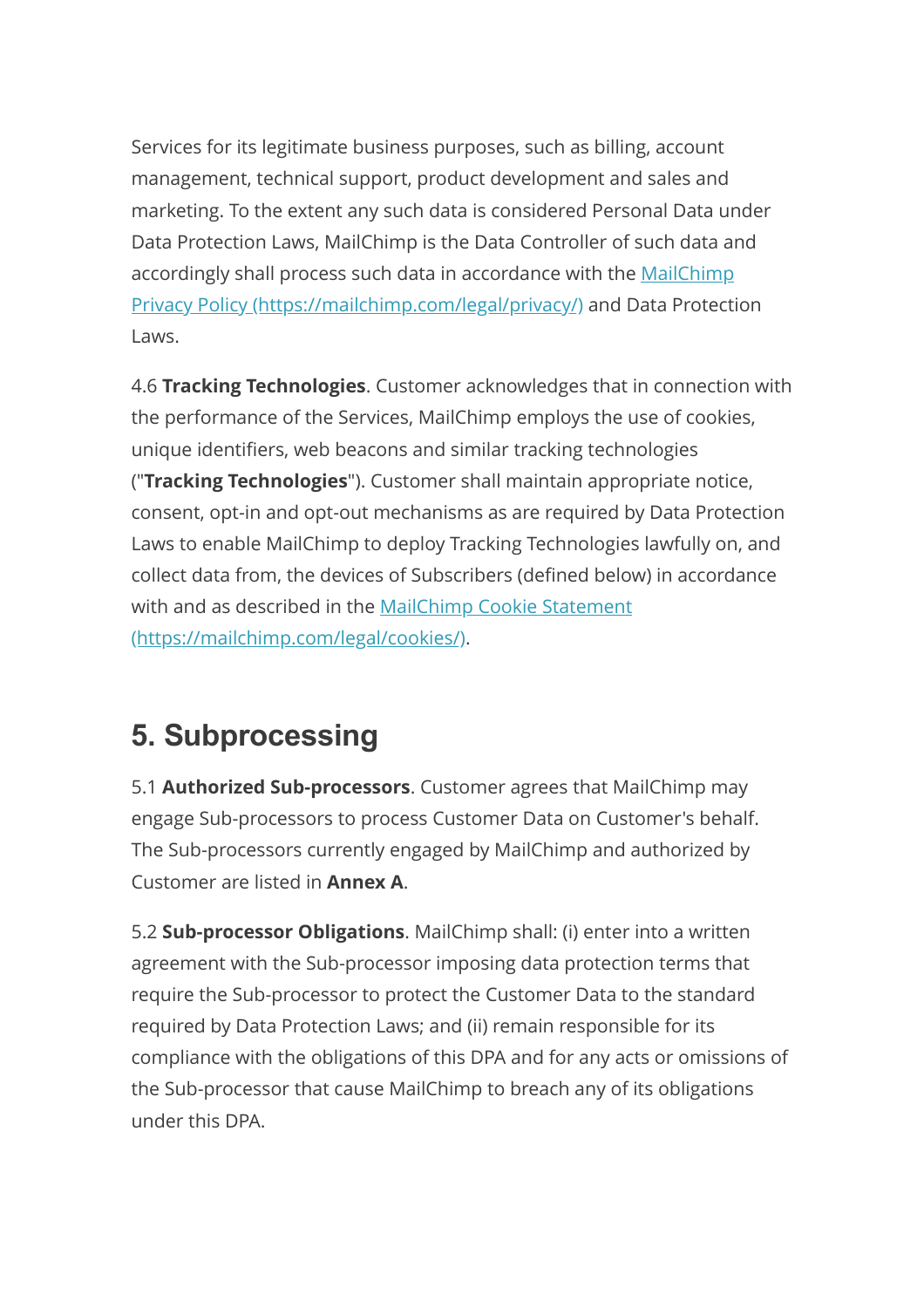## 6. Security

6.1 Security Measures. MailChimp shall implement and maintain appropriate technical and organizational security measures to protect Customer Data from Security Incidents and to preserve the security and confidentiality of the Customer Data, in accordance with MailChimp's security standards described in **Annex B** ("Security Measures").

6.2 Updates to Security Measures. Customer is responsible for reviewing the information made available by MailChimp relating to data security and making an independent determination as to whether the Services meet Customer's requirements and legal obligations under Data Protection Laws. Customer acknowledges that the Security Measures are subject to technical progress and development and that MailChimp may update or modify the Security Measures from time to time provided that such updates and modifications do not result in the degradation of the overall security of the Services purchased by the Customer.

6.3 Customer Responsibilities. Notwithstanding the above, Customer agrees that except as provided by this DPA, Customer is responsible for its secure use of the Services, including securing its account authentication credentials, protecting the security of Customer Data when in transit to and from the Services and taking any appropriate steps to securely encrypt or backup any Customer Data uploaded to the Services.

#### 7. Security Reports and Audits

7.1 Customer acknowledges that MailChimp is regularly audited against SSAE 16 and PCI standards by independent third party auditors and internal auditors, respectively. Upon request, MailChimp shall supply (on a confidential basis) a summary copy of its audit report(s) ("**Report**") to Customer, so that Customer can verify MailChimp's compliance with the audit standards against which it has been assessed, and this DPA.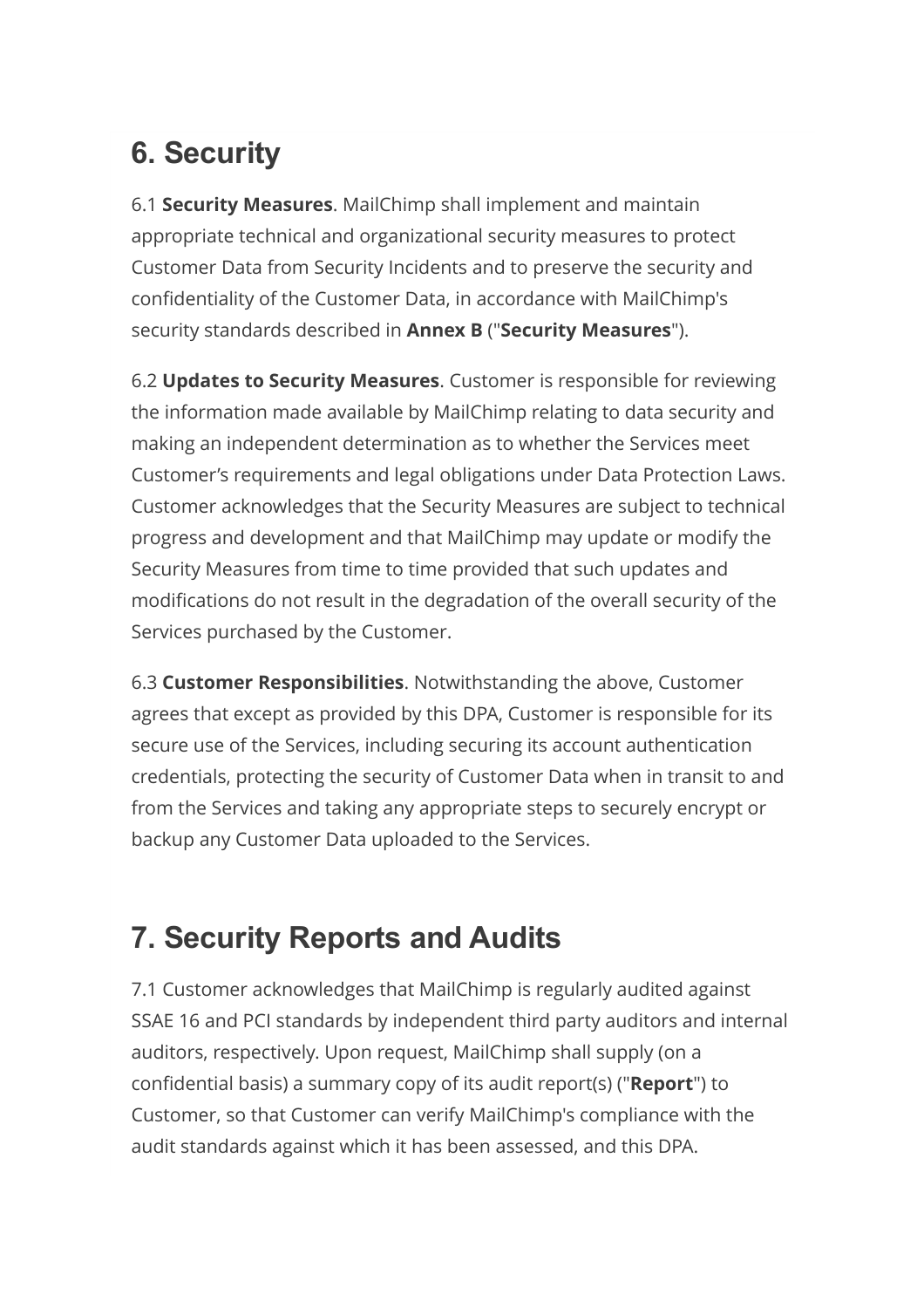7.2 MailChimp shall also provide written responses (on a confidential basis) to all reasonable requests for information made by Customer, including responses to information security and audit questionnaires that are necessary to confirm MailChimp's compliance with this DPA, provided that Customer shall not exercise this right more than once per year.

#### 8. International Transfers

8.1 Data center locations. MailChimp may transfer and process Customer Data anywhere in the world where MailChimp, its Affiliates or its Subprocessors maintain data processing operations. MailChimp shall at all times provide an adequate level of protection for the Customer Data processed, in accordance with the requirements of Data Protection Laws.

8.2 **Privacy Shield**. To the extent that MailChimp processes any Customer Data protected by EU Data Protection Law under the Agreement and/or that originates from the EEA, in a country that has not been designated by the European Commission or Swiss Federal Data Protection Authority (as applicable) as providing an adequate level of protection for Personal Data, the parties acknowledge that MailChimp shall be deemed to provide adequate protection (within the meaning of EU Data Protection Law) for any such Customer Data by virtue of having self-certified its compliance with Privacy Shield. MailChimp agrees to protect such Personal Data in accordance with the requirements of the Privacy Shield Principles. If MailChimp is unable to comply with this requirement, MailChimp shall inform Customer.

8.3 Alternative Transfer Mechanism. The parties agree that the data export solution identified in Section 8.2 shall not apply if and to the extent that MailChimp adopts an alternative data export solution for the lawful transfer of Personal Data (as recognized under EU Data Protection Laws) outside of the EEA ("Alternative Transfer Mechanism"), in which event, the Alternative Transfer Mechanism shall apply instead (but only to the extent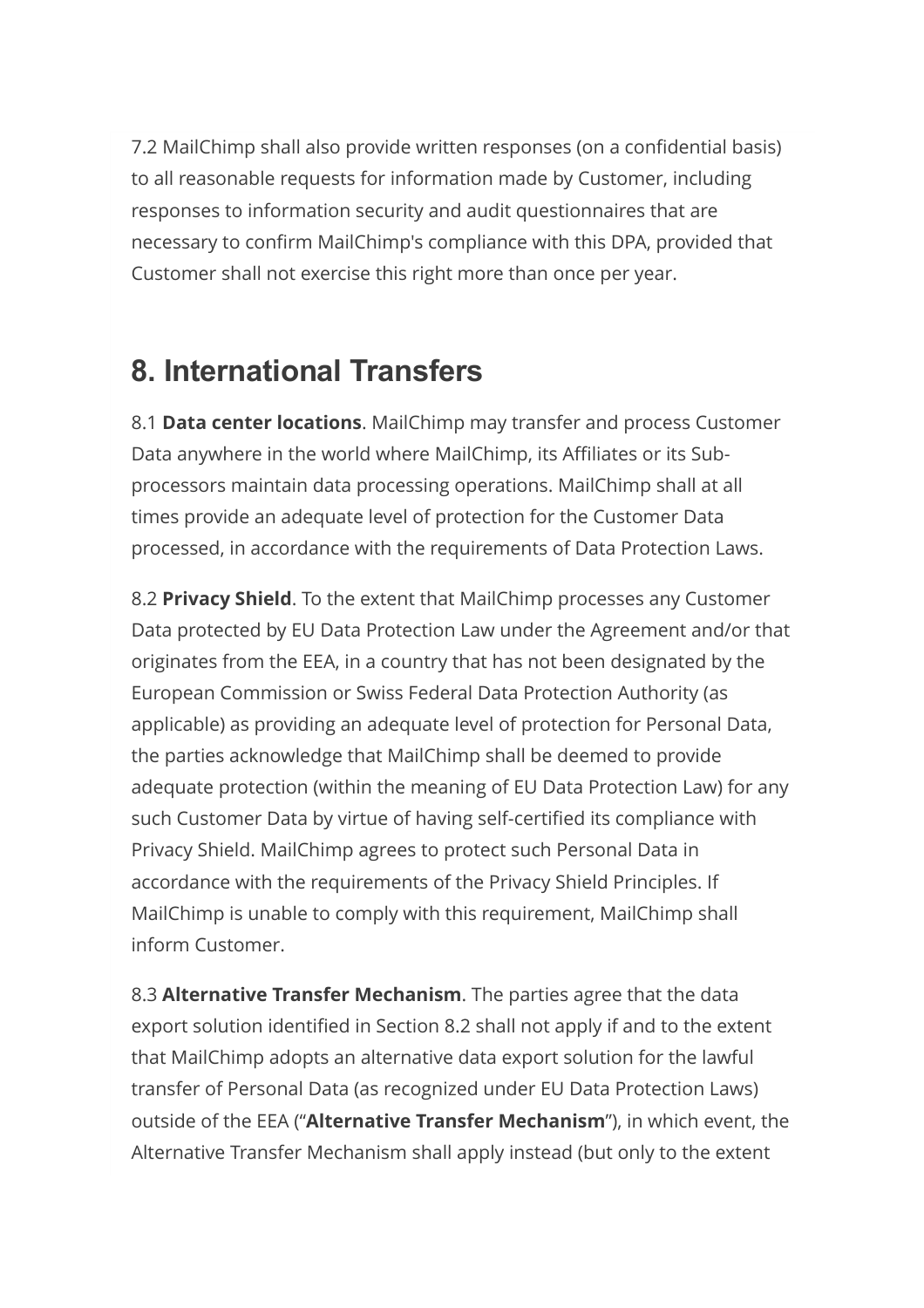such Alternative Transfer Mechanism extends to the territories to which Personal Data is transferred).

# Part B: GDPR Obligations from 25 May 2018

## 9. Additional Security

9.1 **Confidentiality of processing**. MailChimp shall ensure that any person who is authorized by MailChimp to process Customer Data (including its staff, agents and subcontractors) shall be under an appropriate obligation of confidentiality (whether a contractual or statutory duty).

9.2 Security Incident Response. Upon becoming aware of a Security Incident, MailChimp shall notify Customer without undue delay and shall provide timely information relating to the Security Incident as it becomes known or as is reasonably requested by Customer.

#### 10. Changes to Sub-processors

10.1 MailChimp shall (i) provide an up-to-date list of the Sub-processors it has appointed upon written request from Customer; and (ii) notify Customer (for which email shall suffice) if it adds or removes Sub-processors at least 10 days prior to any such changes.

10.2 Customer may object in writing to MailChimp's appointment of a new Sub-processor within five (5) calendar days of such notice, provided that such objection is based on reasonable grounds relating to data protection. In such event, the parties shall discuss such concerns in good faith with a view to achieving resolution. If this is not possible, Customer may suspend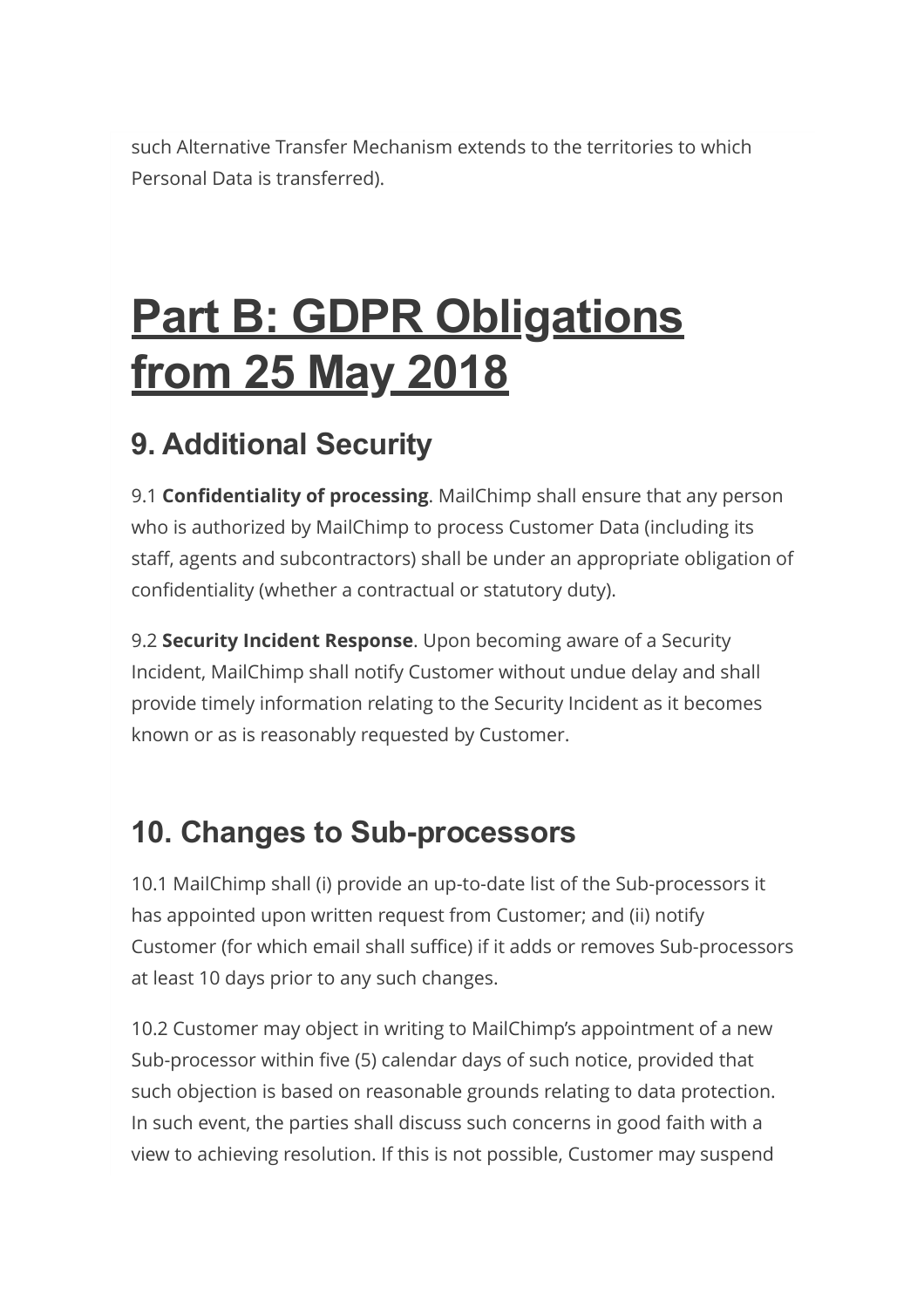or terminate the Agreement (without prejudice to any fees incurred by Customer prior to suspension or termination).

#### 11. Return or Deletion of Data

11.1 Upon termination or expiration of the Agreement, MailChimp shall (at Customer's election) delete or return to Customer all Customer Data (including copies) in its possession or control, save that this requirement shall not apply to the extent MailChimp is required by applicable law to retain some or all of the Customer Data, or to Customer Data it has archived on back-up systems, which Customer Data MailChimp shall securely isolate and protect from any further processing, except to the extent required by applicable law.

#### 12. Cooperation

12.1 The Services provide Customer with a number of controls that Customer may use to retrieve, correct, delete or restrict Customer Data, which Customer may use to assist it in connection with its obligations under the GDPR, including its obligations relating to responding to requests from data subjects or applicable data protection authorities. To the extent that Customer is unable to independently access the relevant Customer Data within the Services, MailChimp shall (at Customer's expense) provide reasonable cooperation to assist Customer to respond to any requests from individuals or applicable data protection authorities relating to the processing of Personal Data under the Agreement. In the event that any such request is made directly to MailChimp, MailChimp shall not respond to such communication directly without Customer's prior authorization, unless legally compelled to do so. If MailChimp is required to respond to such a request, MailChimp shall promptly notify Customer and provide it with a copy of the request unless legally prohibited from doing so.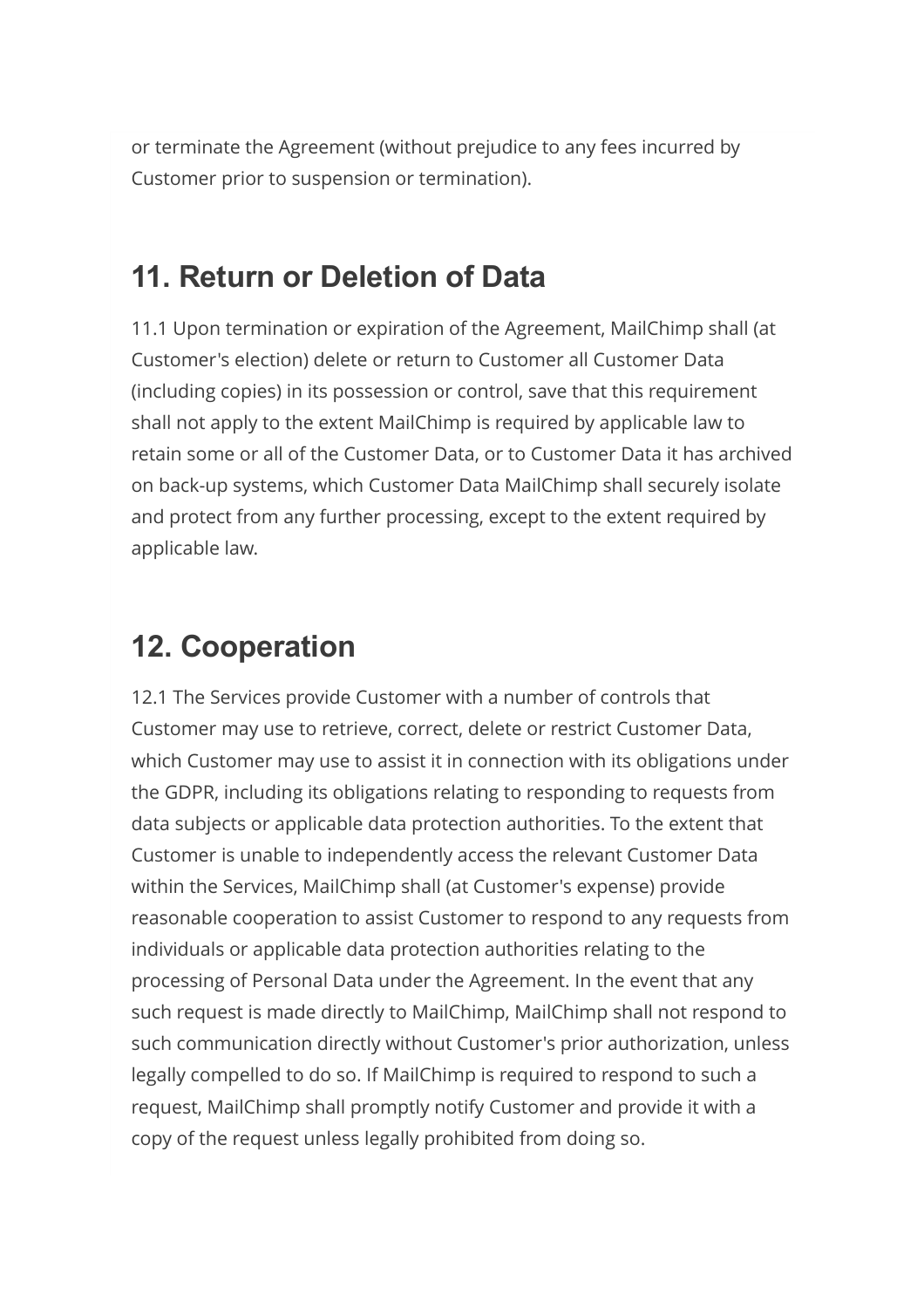12.2 If a law enforcement agency sends MailChimp a demand for Customer Data (for example, through a subpoena or court order), MailChimp shall attempt to redirect the law enforcement agency to request that data directly from Customer. As part of this effort, MailChimp may provide Customer's basic contact information to the law enforcement agency. If compelled to disclose Customer Data to a law enforcement agency, then MailChimp shall give Customer reasonable notice of the demand to allow Customer to seek a protective order or other appropriate remedy unless MailChimp is legally prohibited from doing so.

12.3 To the extent MailChimp is required under EU Data Protection Law, MailChimp shall (at Customer's expense) provide reasonably requested information regarding the Services to enable the Customer to carry out data protection impact assessments or prior consultations with data protection authorities as required by law.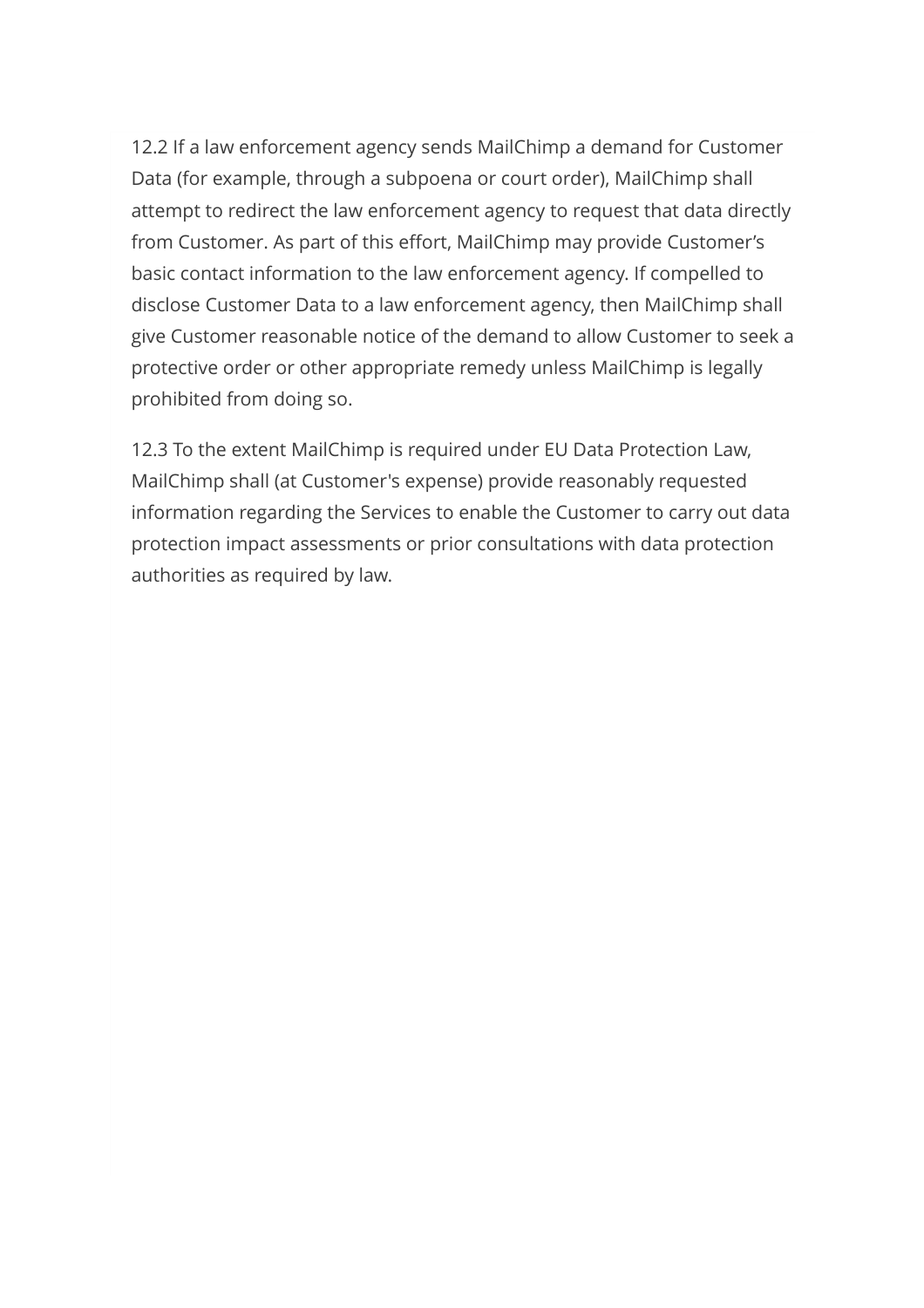IN WITNESS WHEREOF, the parties have caused this DPA to be executed by their authorized representative:

The Rocket Science Group LLC d/b/a MailChimp

By:

| D

Name: Daniel Kurzius Title: CCO/Co-founder **Date: May 17, 2018** 

#### Institut für Börsenstrategie GmbH

By:

Name: Hartmut Jaensch **Title: Managing Director** Date: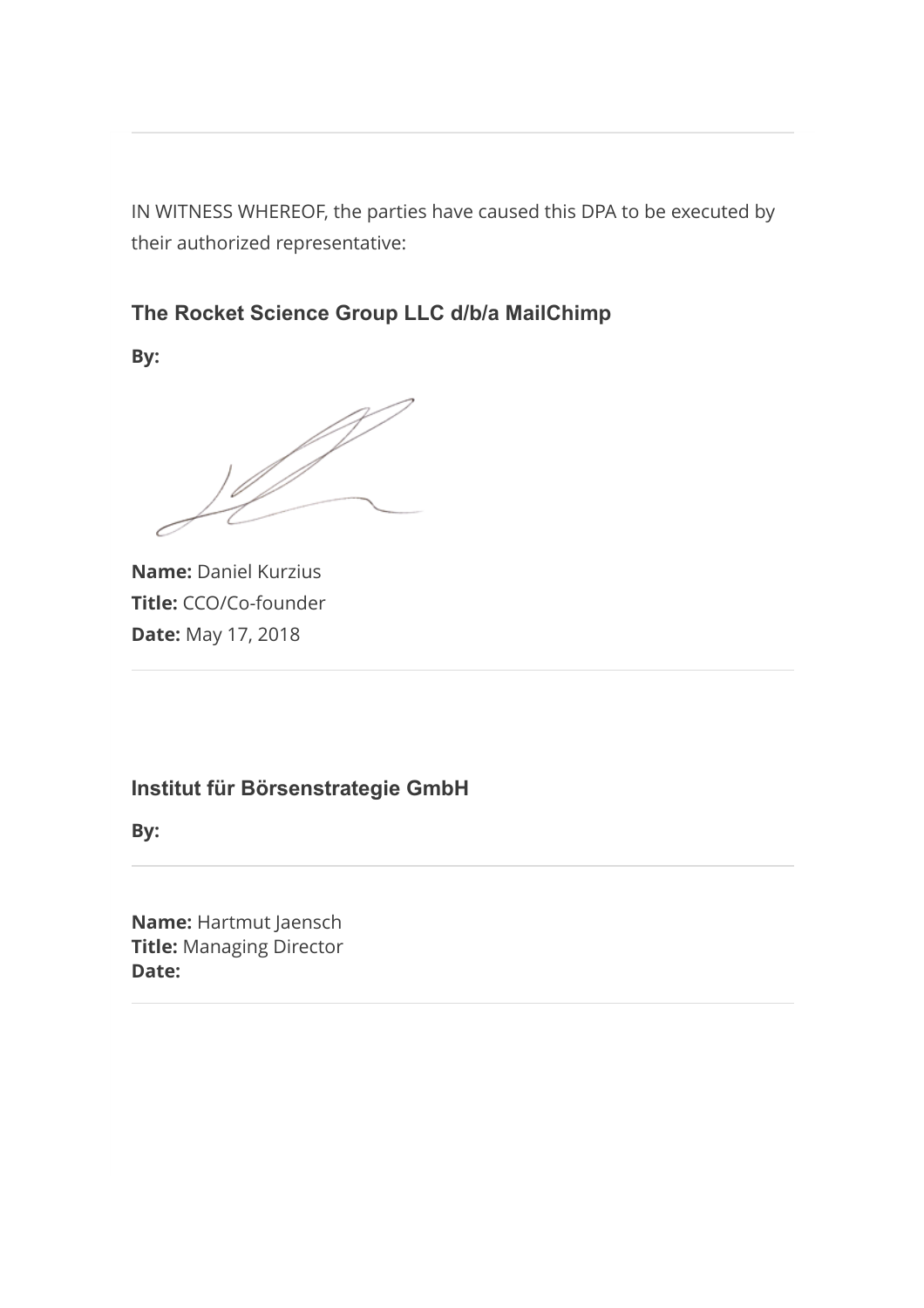# **Annex A - List of MailChimp** Sub-processors

MailChimp uses its Affiliates and a range of third party Sub-processors to assist it in providing the Services (as described in the Agreement). These Sub-processors set out below provide cloud hosting and storage services; content delivery and review services; assist in providing customer support; as well as incident tracking, response, diagnosis and resolution services.

| <b>Entity Name</b> | <b>Corporate Location</b> |
|--------------------|---------------------------|
| Akamai             | Massachusetts, USA        |
| Amazon             | Washington, USA           |
| E-Hawk             | New York, USA             |
| El Camino          | California, USA           |
| FullContact        | Colorado, USA             |
| Google             | California, USA           |
| Neustar            | Virginia, USA             |
| R.R. Donnelley     | Illinois, USA             |
| <b>Slack</b>       | California, USA           |
| TaskUs             | California, USA           |